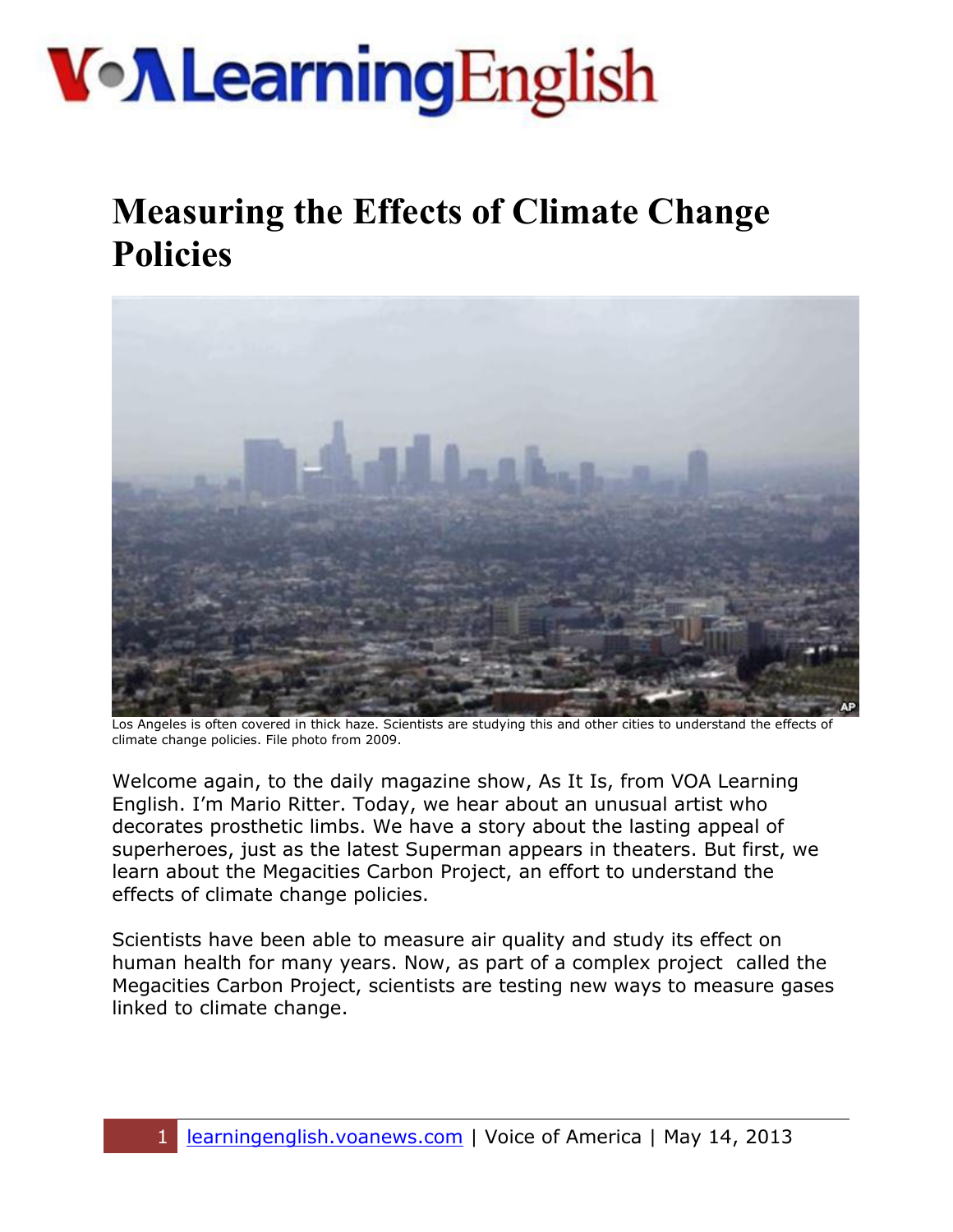## **Von Learning English**

Los Angeles is one of the cities scientists are studying in the project. With a population of 18 million people and many cars, the city is often covered in smog and pollution. Stan Sander is a senior research scientist at the United States space agency's Jet Propulsion Laboratory near Los Angeles. He describes these layers of visible air, or haze, in this way.

"That haze is caused by the fact that the air is trapped inside a layer that's a few hundred meters to a thousand meters in altitude above the LA basin. So it collects those emissions from the cars and other sources and forms that layer."

Jet Propulsion Laboratory scientist Riley Duren says these pollutants include greenhouse gases such as carbon dioxide and methane. And he says, they do not just effect cities.

"So these gases have a small local effect but the bigger impact is on the climate. We're all in this together. It takes several weeks or months for these gases to mix, but they end up in the atmosphere and they affect everywhere - not just in the local city."

The Megacities Carbon Project wants to observe greenhouse gases over long periods of time to try to identify patterns. The goal is to find out if environmental policies are successful in lowering greenhouse gas emissions.

Sixteen highly sensitive monitoring devices are being placed on rooftops and media towers across southern California. These instruments work continuously to analyze what is in the air.

Scientists also use what is called "remote sensing" to monitor the air. Instruments placed on airplanes and a satellite are able to find evidence of carbon dioxide and methane in the air.

There is also a remote sensing instrument on top of Mt. Wilson, northeast of Los Angeles. NASA'S Stan Sander says this remote sensing equipment can study air quality across the Los Angeles area.

"What we're hoping to do here on Mt. Wilson is create a sort of pattern or model for the way other cities might be able to measure their greenhouse gas emissions in a very similar way."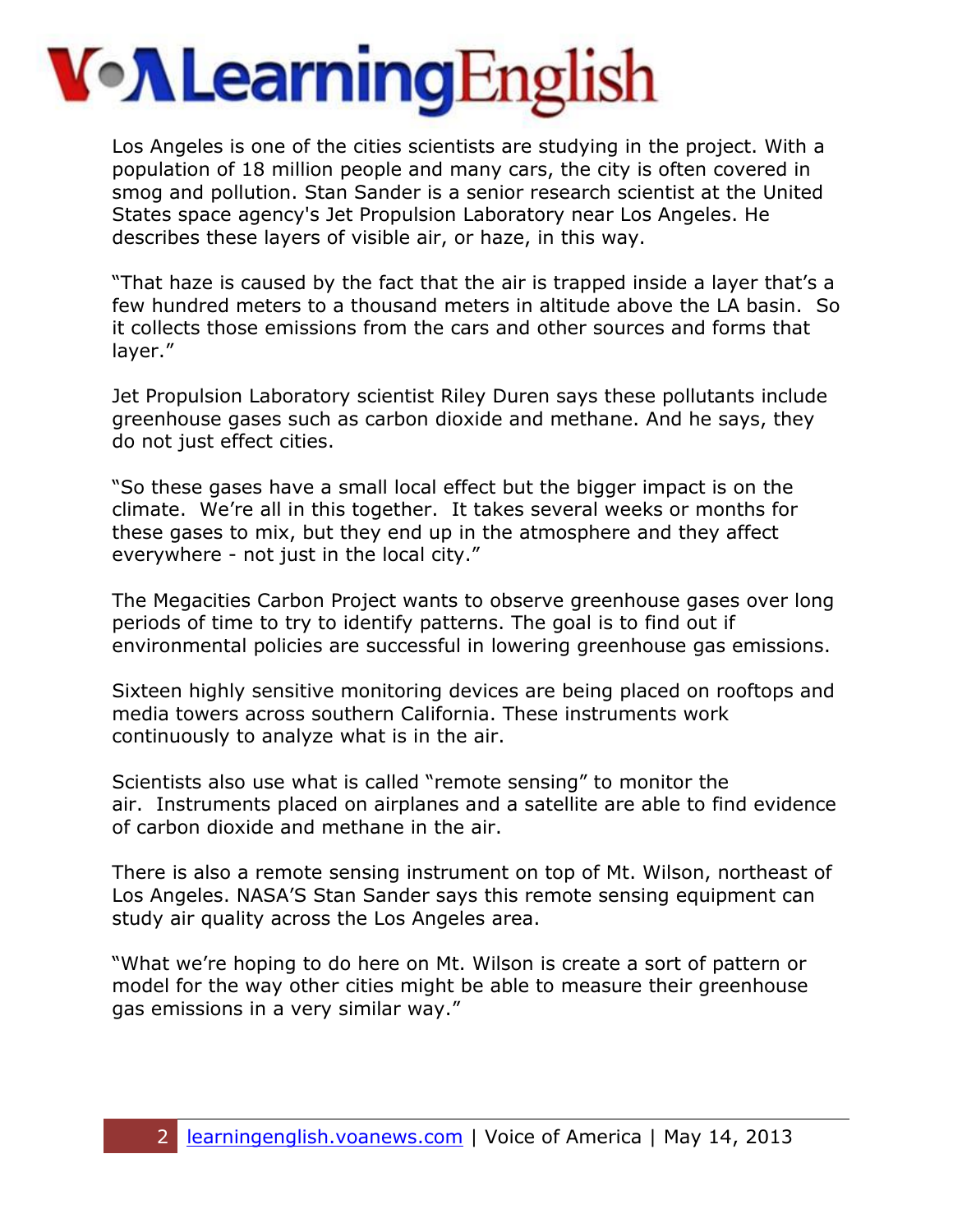# **Von Learning English**

Riley Duren says developed countries are trying to reduce emissions. But he notes that cities in developing nations are growing at an extremely fast rate.

"In the developing world, particularly in South America, Africa and Asia, we're seeing explosive growth in cities because of the combined effects of urbanization and economic growth."

He says many of these growing cities are at higher risk for the effects of climate change.

The loss of a limb because of an injury or illness can be a very difficult experience. Many people regain abilities they lost, like walking, by using artificial, or prosthetic, limbs. Faith Lapidus tells us about an artist who decorates prosthetics.

Pete Nichols lost part of his leg in a motorcycle accident three years ago. He wanted a prosthetic device that was just as flashy as his car. He loves his car. It has bright red paint and racing stripes and shiny wheels. His artificial leg is a bright chrome color.

"I love lots of color and I love chrome."

Pete Nichols did a search online and found Dan Horkey. He is an amputee who had started a company in Seattle called ProstheticInk.com. Dan had also lost his leg in a traffic accident. He decided to add color to colorless prosthetics. He started by adding images of flames.

"It kind of reminded me of the aftermath of my accident, sitting in the hospital and the pain I felt in my leg after they chopped it off."

Dan Horkey uses local artists to decorate prosthetic arms, legs and braces, offering many colors and designs.

"We have people that want Superman. We have requests that are really just unique to the wearer sometime, so that's what's really cool about it. It is all about personalizing their limb."

Dan Horkey has had a variety of customers. Some are military veterans who were wounded in combat. Another was a five-year-old boy about to start kindergarten.

Pete Nichols says the colorful prosthetics attract attention and start conversations.